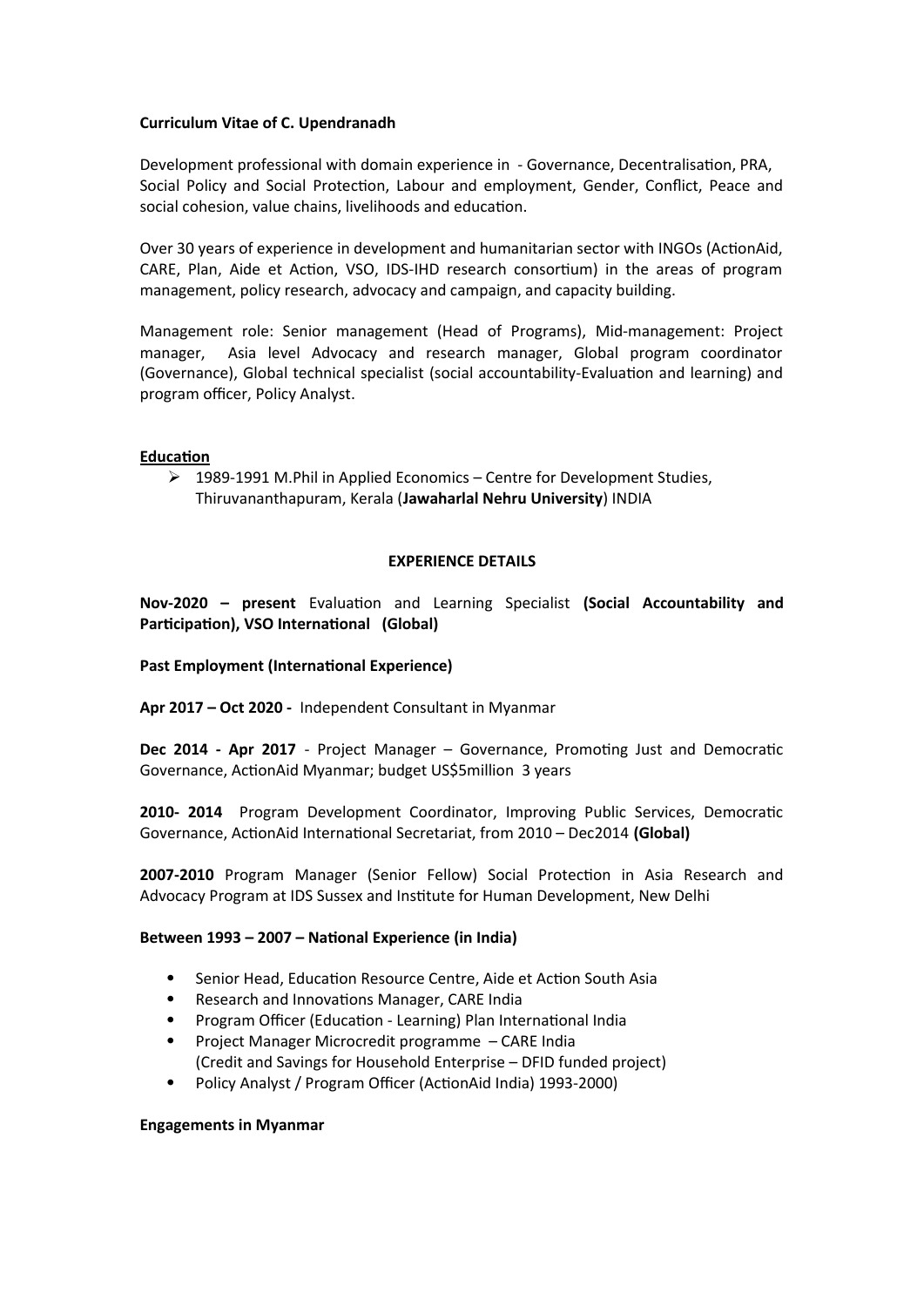- Consultant for K4D program of IDRC Canada, supporting Myanmar Think tanks (CESD, CDES and ALARM) on strategy, program development, profile building and advocacy Nov 2019 – on going
- Consultancy assignments undertaken for UN bodies (IOM, ILO), INGOS (Action Aid, VSO, PIN, FCA, Christian Aid, CWS), local CSOs on various issues related to governance, program, GRPS, social policy, migration, gender, conflict and peace
- Member of Peace Advisors and Facilitators Group informal expert group representing various stakeholders in Myanmar peace process (NCA signatories)
- Regular columnist in Mizzima; program advisor Mizzima Foundation; Program Advisor – Bayda Institute

## **Recent Research work**

Political Economy Analysis of Myanmar 2018; Country Context Analysis of Myanmar 2019 Disability Analysis of Myanmar 2018

Social Exclusion and Gender Analysis – SEGA in Myanmar - Report and Strategy 2019

Migration Data for Policy Development, ILO Liaison Office, Myanmar 2018 [https://www.ilo.org/wcmsp5/groups/public/---asia/---ro-bangkok/---ilo-yangon/](https://www.ilo.org/wcmsp5/groups/public/---asia/---ro-bangkok/---ilo-yangon/documents/publication/wcms_672535.pdf) [documents/publication/wcms\\_672535.pdf](https://www.ilo.org/wcmsp5/groups/public/---asia/---ro-bangkok/---ilo-yangon/documents/publication/wcms_672535.pdf)

Power of Data – An Assessment of Data Eco-System in Myanmar, HIVOS (2018)

National Framework for Localisation of Humanitarian Leadership (2019)

Local Development Planning models in Myanmar, Cardno Myanmar 2018

Gender Strategy and Program development for Urban Project in Myanmar - 2020

ActionAid International (2014): Public Services Accountability Position Paper ActionAid International (2014): Social Protection Position Paper ActionAid Myanmar (2015): Accountability during Emergencies – Resource Manual

Gender Responsive Public Services: Where is the Answer for Viet Nam, Policy brief for ActionAid Viet Nam (co-edited), Hanoi, Dec 2015 (Study based on community score cards in Viet Nam on public services)

[http://www.actionaid.org/sites/files/actionaid/ruot\\_bao\\_cao\\_grps\\_-\\_ta\\_0.pdf](http://www.actionaid.org/sites/files/actionaid/ruot_bao_cao_grps_-_ta_0.pdf)

## **GPN/GVC - Value Chain Research (coffee, Cotton & Apparels)**

Studies on Sustainable Coffee Production by small growers in Kodagu District – under National Research Program on Plantation Development (NRPPD), CDS Thiruvananthapuram (4 papers between 2012-14)

<http://cds.edu/wp-content/uploads/2013/08/NRPPD30.pdf> <http://www.cds.edu/wp-content/uploads/2012/11/NRPPD15.pdf> <http://www.cds.edu/wp-content/uploads/2012/11/NRPPD3.pdf>